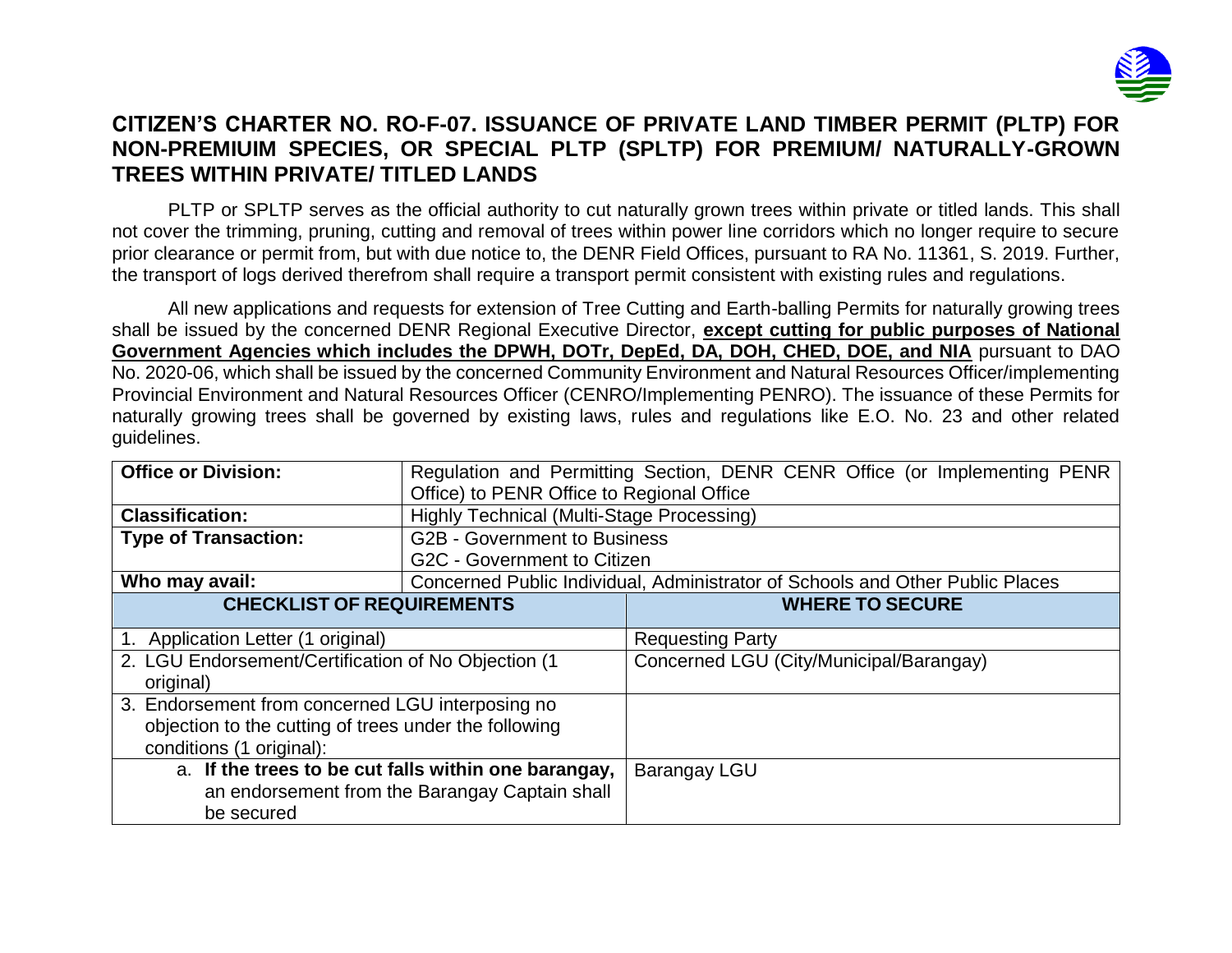

| b. If the trees to be cut falls within more than<br>one barangay, endorsement shall be secured | Municipal/City LGU or all Barangay LGUs                    |
|------------------------------------------------------------------------------------------------|------------------------------------------------------------|
| either from the Municipal/City Mayor or all the                                                |                                                            |
| <b>Barangay Captains concerned</b>                                                             |                                                            |
| c. If the trees to be cut fall within more than one                                            | Provincial LGU or all Municipal/City LGUs                  |
| municipality/city, endorsement shall be secured                                                |                                                            |
| either from the Provincial Governor or all the                                                 |                                                            |
| Municipal/City Mayors concerned                                                                |                                                            |
| 4. Environmental Compliance Certificate (ECC)/Certificate                                      | <b>EMB Regional Office</b>                                 |
| of Non-Coverage (CNC), if applicable. The DENR                                                 |                                                            |
| RO/EMB shall determine if the tree cutting activities will                                     |                                                            |
| require ECC/CNC based on the extent of tree cutting                                            |                                                            |
| operations, location (e.g. Environmentally Critical Area),                                     |                                                            |
| among others, <i>if necessary</i> (1 certified copy)                                           |                                                            |
| Additional if application covers ten (10) hectares or                                          |                                                            |
| larger                                                                                         |                                                            |
| 5. Utilization Plan with at least 50% of the area covered with                                 | Requesting Party or Registry of Deeds (ROD)                |
| forest trees (1 original)                                                                      |                                                            |
| <b>Additional if covered by CLOA</b>                                                           |                                                            |
| 6. Endorsement by local agrarian reform officer interposing                                    | Municipal/City Agrarian Reform Office, Municipal/City Hall |
| No Objection (1 original)                                                                      |                                                            |
| <b>Additional if School/Organization</b>                                                       |                                                            |
| 7. PTA Resolution or Resolution from any organized group                                       | Requesting Party, School PTA, or Organization              |
| of No Objection and Reason for Cutting for                                                     |                                                            |
| <b>School/Organization (1 original)</b>                                                        |                                                            |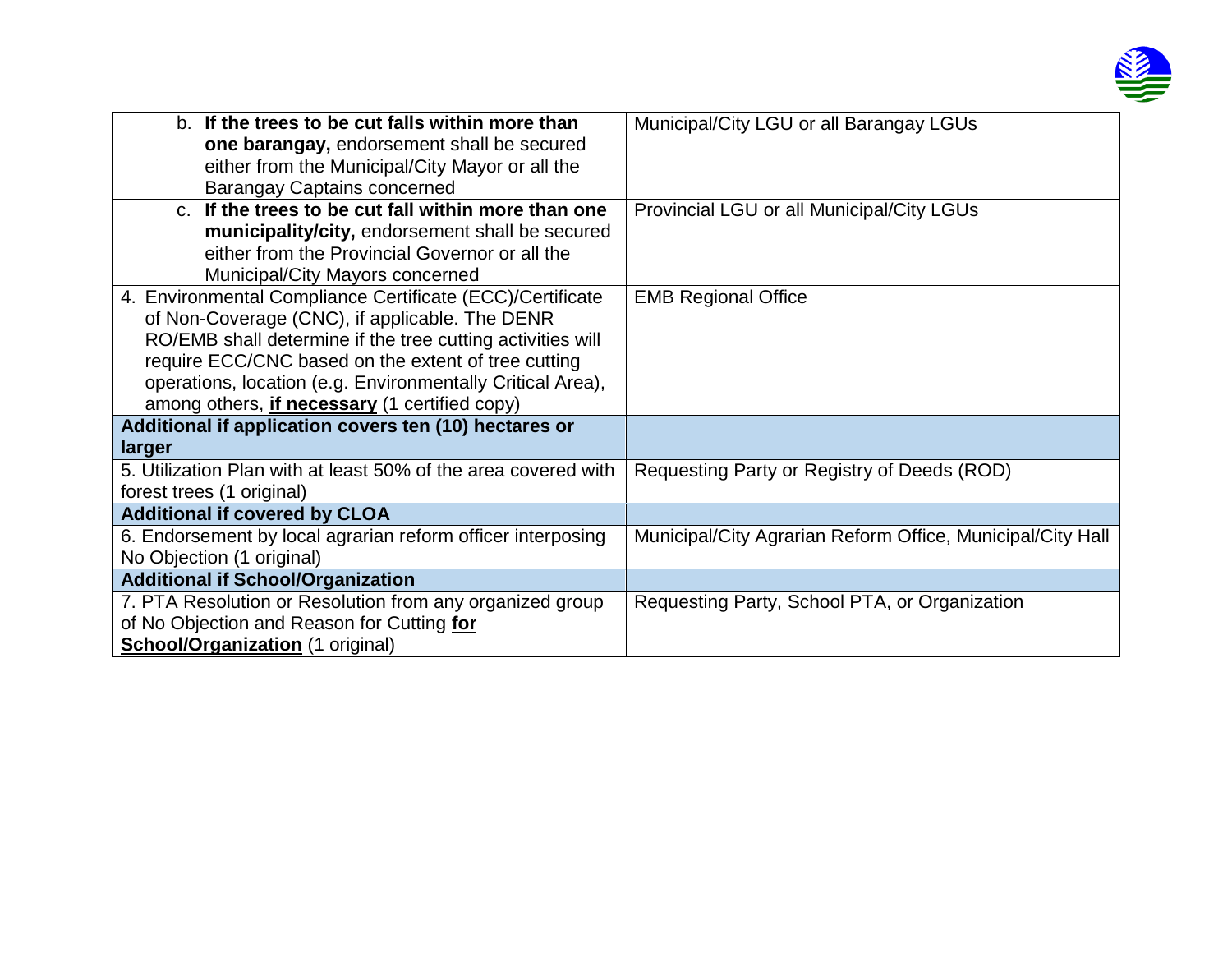

| <b>CLIENT STEPS</b>                                      | <b>AGENCY ACTION</b>                                                                                                                                                                                                                                                                                    | <b>FEES TO BE</b><br><b>PAID</b>                                                                           | <b>PROCESSING</b><br><b>TIME</b> | <b>PERSONS</b><br><b>RESPONSIBLE</b>                             |
|----------------------------------------------------------|---------------------------------------------------------------------------------------------------------------------------------------------------------------------------------------------------------------------------------------------------------------------------------------------------------|------------------------------------------------------------------------------------------------------------|----------------------------------|------------------------------------------------------------------|
| <b>CENRO</b>                                             |                                                                                                                                                                                                                                                                                                         |                                                                                                            |                                  |                                                                  |
| 1. Submit letter request<br>and supporting<br>documents. | Check completeness of<br>1 <sub>1</sub><br>application and supporting<br>documents, and receive,<br>record (including scanning)<br>and forward the application<br>to Deputy CENR Officer/<br><b>CENR Officer, Provide</b><br><b>Requesting Party an</b><br>acknowledgement receipt of<br>the documents. | <b>None</b>                                                                                                | 50 min.                          | Receiving/Releasing<br><b>Clerk</b><br><b>CENRO Records Unit</b> |
|                                                          | Receive, review and refer<br>1.1.<br>the application to Chief,<br>RPS.                                                                                                                                                                                                                                  | None                                                                                                       | 1 hour                           | Deputy CENR Officer/<br><b>CENR Officer</b><br><b>CENRO</b>      |
|                                                          | 1.2.<br>Receive and review the<br>application, and assign<br>inspection team to<br>conduct site inspection.                                                                                                                                                                                             | None                                                                                                       | 30 min.                          | Chief<br><b>RPS</b>                                              |
|                                                          | 1.3.<br>Prepare Order of<br>Payment. Forward the<br>same to Requesting<br>Party.                                                                                                                                                                                                                        | <b>None</b>                                                                                                | 30 min.                          | Staff in-charge<br><b>RPS</b>                                    |
| 2. Pay certification and<br>oath fee.                    | 2. Accept payment and issue<br>Official Receipt (OR).                                                                                                                                                                                                                                                   | Php 50.00/<br>certification<br><b>Certification</b><br>Fee<br>Php 36.00/<br>application<br><b>Oath Fee</b> | 30 min.                          | <b>Credit Officer</b><br><b>CENRO</b>                            |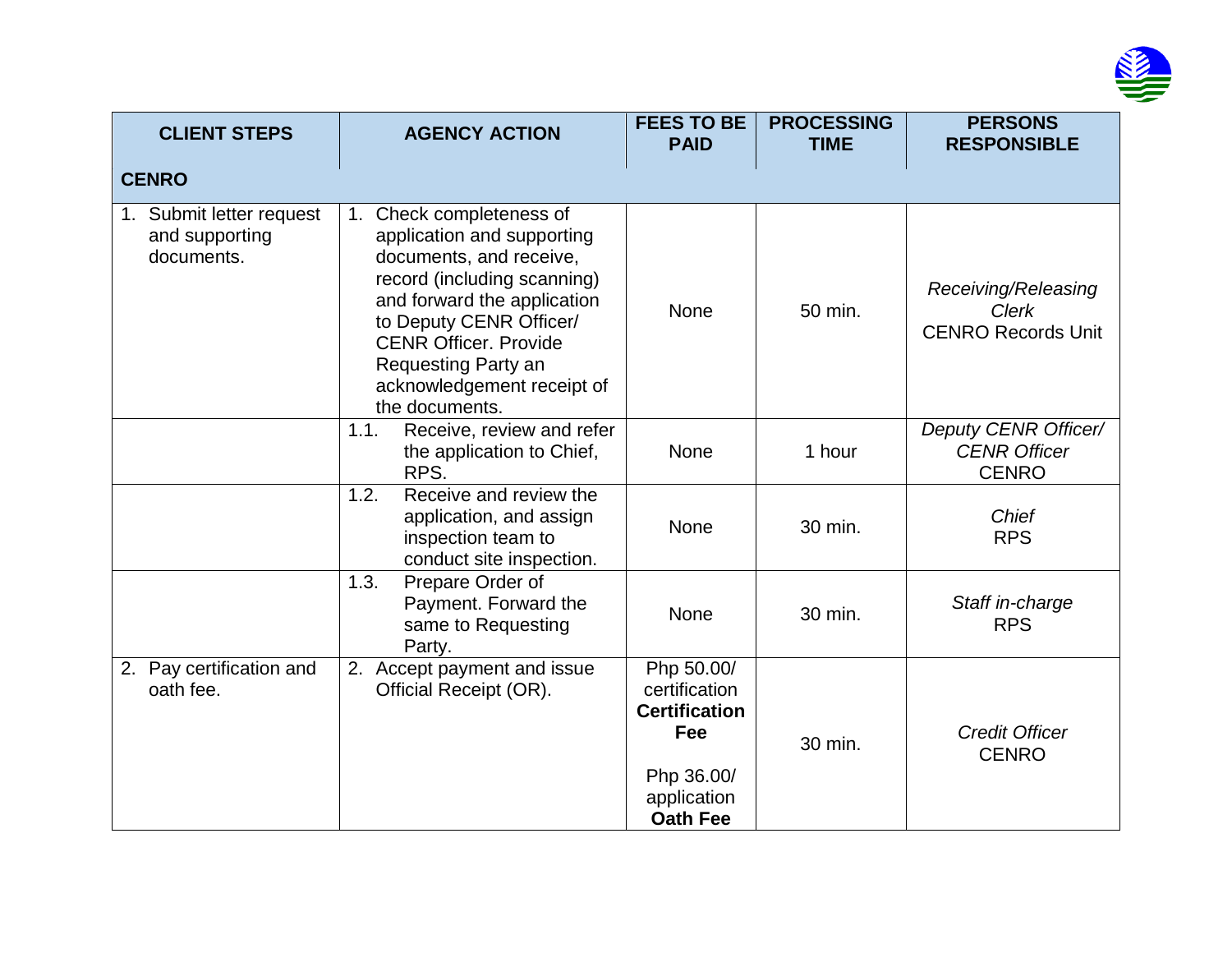

|                                                       |                                                                                                                                                                                                                                                                                                                   | Php<br>1,200.00/ha<br>Inventory<br>Fee** (for 1<br>ha and<br>above) |                                                                                                         |                                                          |
|-------------------------------------------------------|-------------------------------------------------------------------------------------------------------------------------------------------------------------------------------------------------------------------------------------------------------------------------------------------------------------------|---------------------------------------------------------------------|---------------------------------------------------------------------------------------------------------|----------------------------------------------------------|
| 3. Receive OR.                                        | 3. Accept the OR. Schedule the<br>inspection.                                                                                                                                                                                                                                                                     | <b>None</b>                                                         | Within 1<br>working day<br>(depends on<br>availability of<br>team, bulk of<br>requests and<br>schedule) | Staff in-charge/<br><b>Inspection Team</b><br><b>RPS</b> |
| 4. Guide/accompany the<br>inventory team to the site. | Conduct inspection of the<br>4.<br>area (100% inventory of<br>trees) and prepare report<br>with attachments (map, geo-<br>tagged photos and tally<br>sheets) and endorsement to<br>PENR Office. Forward to<br>Chief, RPS.<br>(Inspection in accordance to<br>DMO No. 1991-08 and FMB<br>Technical Bulletin No. 3) | None                                                                | 15 working<br>days or<br>less<br>depending on<br>the location and<br>size of<br>the area                | <b>Inspection Team</b><br><b>RPS</b>                     |
| None<br>4.1.                                          | 1.1.<br>Review the<br>inspection report and<br>submit<br>recommendation to<br>CENRO.                                                                                                                                                                                                                              | <b>None</b>                                                         | 1 hour                                                                                                  | <b>Chief</b><br><b>RPS</b>                               |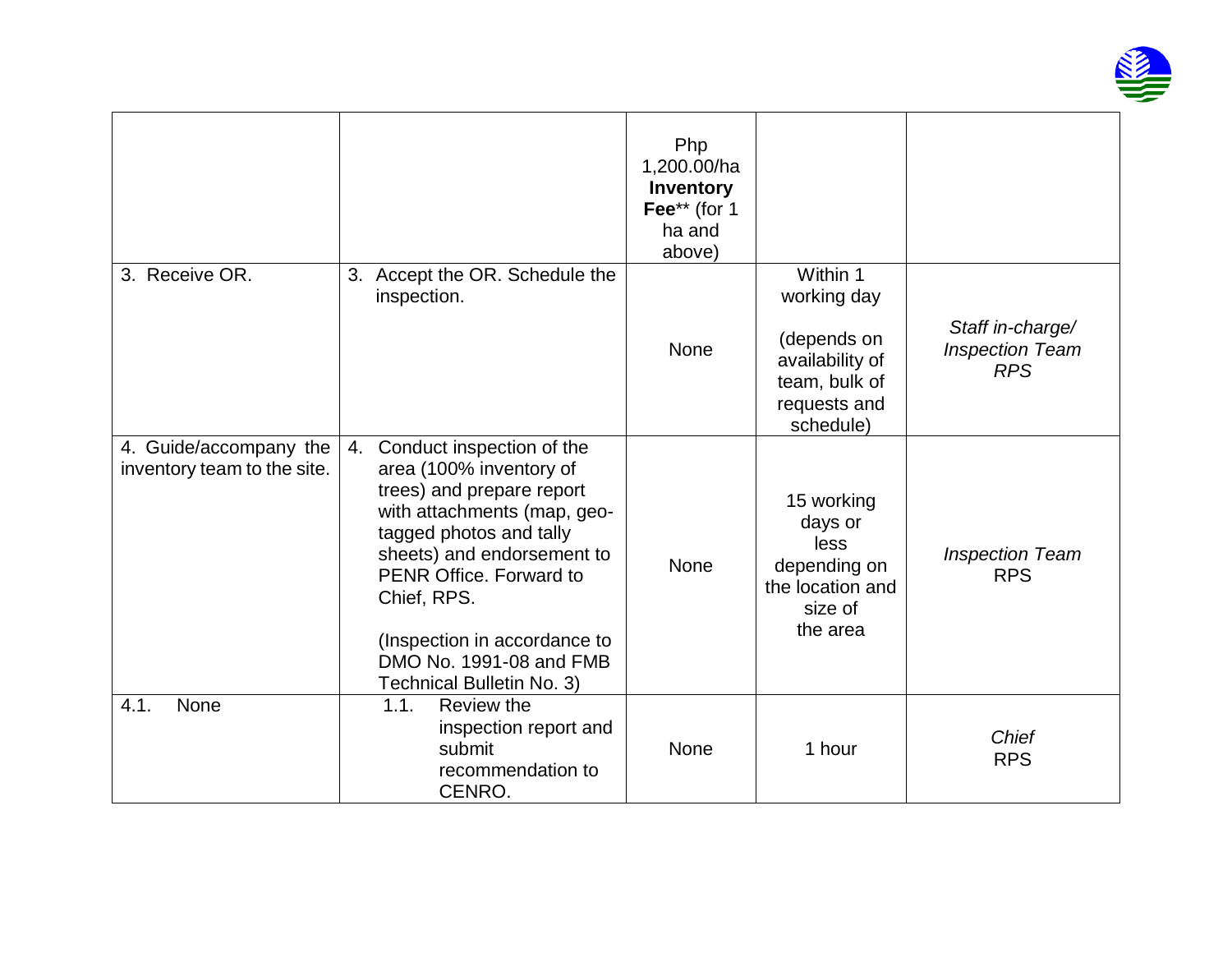

| <b>CLIENT STEPS</b> |      | <b>AGENCY ACTION</b>                                                                                                                               | <b>FEES TO BE</b><br><b>PAID</b> | <b>PROCESSING</b><br>TIME*                                                                                                               | <b>PERSONS</b><br><b>RESPONSIBLE</b>                                   |
|---------------------|------|----------------------------------------------------------------------------------------------------------------------------------------------------|----------------------------------|------------------------------------------------------------------------------------------------------------------------------------------|------------------------------------------------------------------------|
| 4.2.<br><b>None</b> | 1.2. | Receive and review<br>the application and<br>inspection report.<br>Approve<br>recommendation.<br>Sign the<br>endorsement to<br><b>PENR Office.</b> | <b>None</b>                      | 1 working day                                                                                                                            | <b>CENR Officer</b><br><b>CENRO</b>                                    |
| 4.3. None           | 1.3. | Record and release<br>the application,<br>supporting<br>documents and<br>endorsement to<br>PENR Office.                                            | None                             | 3 working days<br>or less<br>depending on<br>the location of<br><b>PENR Office</b><br>(calendar days<br>if courier, plus<br>batching up) | Receiving/Releasing<br><b>Clerk</b><br><b>CENRO Records Unit</b>       |
| <b>PENRO</b>        |      |                                                                                                                                                    |                                  |                                                                                                                                          |                                                                        |
| 4.4. None           | 1.4. | Receive documents<br>and forward to<br><b>PENRO</b>                                                                                                | <b>None</b>                      | 2 hours<br>(batching up of<br>documents)                                                                                                 | Receiving/Releasing<br><b>Clerk</b><br><b>PENRO Records</b><br>Section |
| 4.5. None           | 1.5. | Receive and review<br>documents. Evaluate<br>documents. Draft<br>and sign the<br>endorsement for<br>Regional Office.                               | <b>None</b>                      | 1 day<br>(batching up<br>documents)                                                                                                      | <b>PENR Officer</b><br>Chief, TSD<br><b>PENRO</b>                      |
| 4.6. None           | 1.6. | Review, evaluate<br>application and<br>prepare<br>memorandum                                                                                       | None                             | 2 hours                                                                                                                                  | Chief/Staff<br>Concerned<br>Unit/Section                               |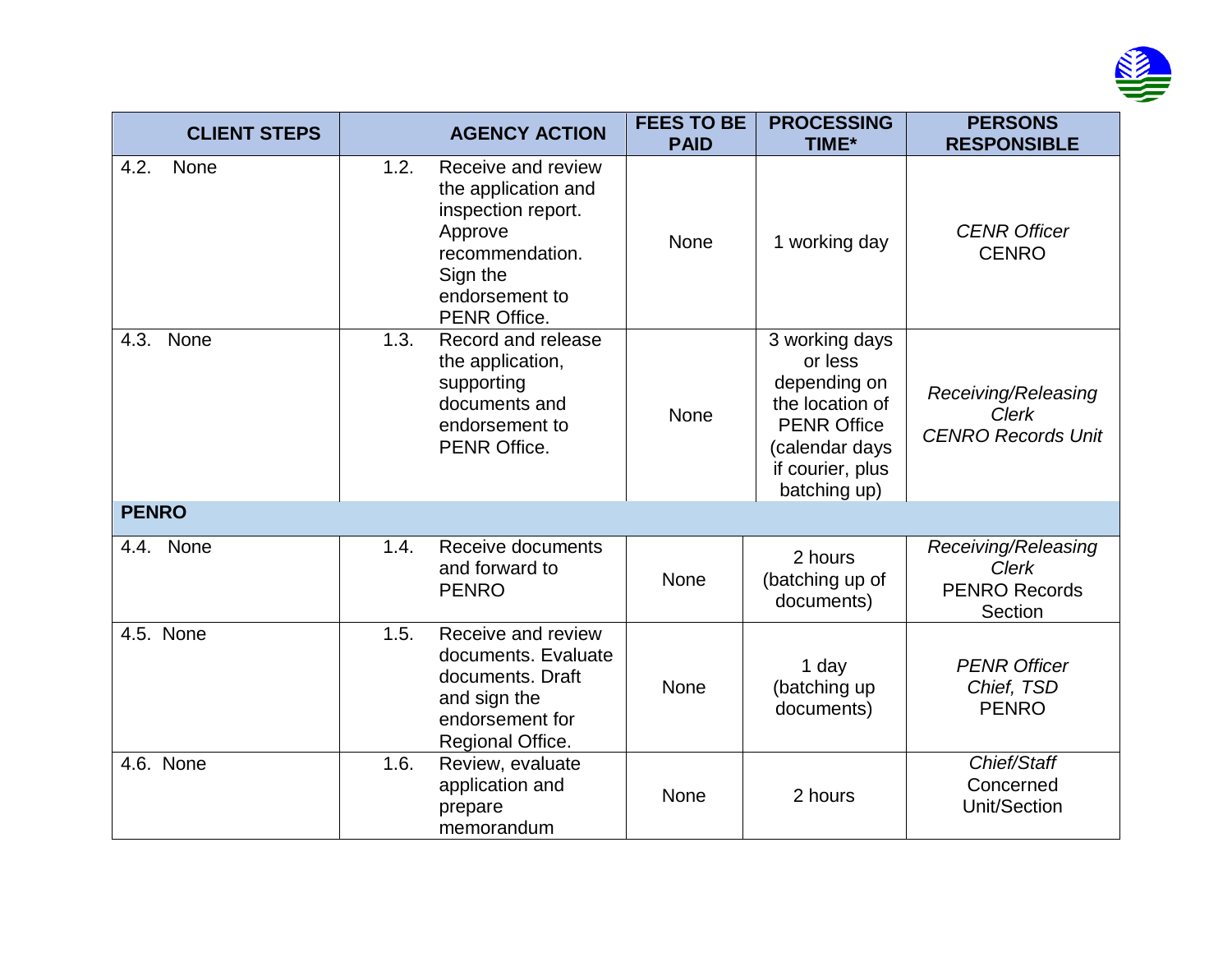

|                             |       | endorsement to<br><b>Regional Office</b><br>through Chief, TSD<br>for countersigning.                    |             |                                                                                                                                                                                         | <b>Chief</b><br><b>TSD</b>                                             |
|-----------------------------|-------|----------------------------------------------------------------------------------------------------------|-------------|-----------------------------------------------------------------------------------------------------------------------------------------------------------------------------------------|------------------------------------------------------------------------|
| 4.7. None                   | 1.7.  | Review and sign the<br>memorandum<br>endorsement for the<br><b>Regional Executive</b><br>Director (RED). | None        | 1 hour                                                                                                                                                                                  | <b>PENR Officer</b><br><b>PENRO</b>                                    |
| 4.8. None                   | 1.8.  | Record and release<br>the application and<br>supporting<br>documents.                                    | <b>None</b> | 3 working days or<br>less depending<br>on the location of<br><b>Offices</b><br>5 working days<br>for islands or<br>mountain areas<br>(calendar days if<br>courier, plus<br>batching up) | Receiving/Releasing<br><b>Clerk</b><br><b>PENRO Records</b><br>Section |
| <b>REGIONAL OFFICE (RO)</b> |       |                                                                                                          |             |                                                                                                                                                                                         |                                                                        |
| 4.9. None                   | 1.9.  | Receive documents<br>and forward to<br><b>Regional Executive</b><br>Director.                            | None        | 1 hour                                                                                                                                                                                  | Receiving/Releasing<br><b>Clerk</b><br><b>RO Records Section</b>       |
| None<br>4.10.               | 1.10. | Receive and review<br>documents. Forward<br>to ARD for Technical<br>Services (ARD for<br>TS).            | None        | 1 working day<br>(batching up of<br>documents)                                                                                                                                          | <b>RED</b><br><b>Regional Office</b>                                   |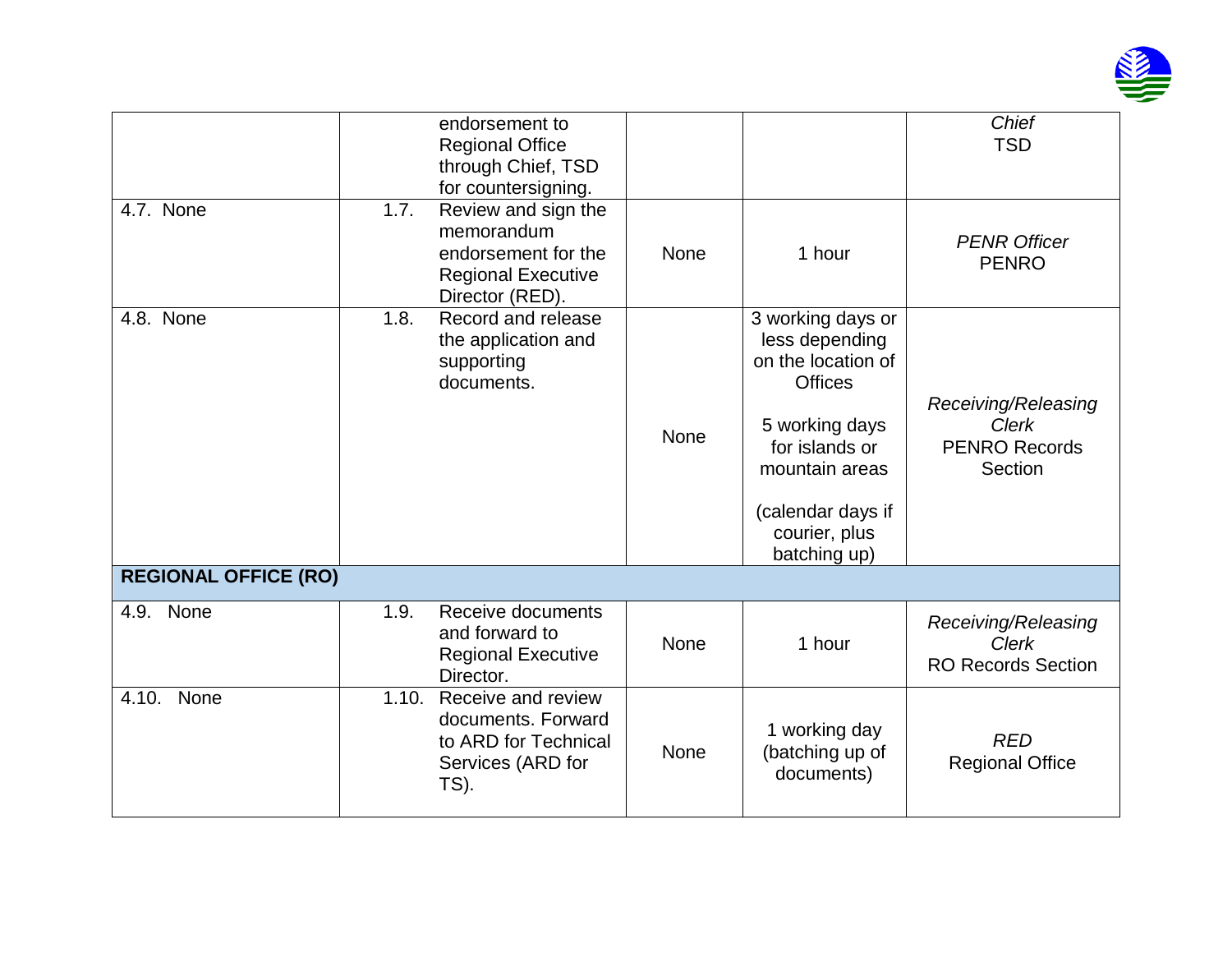

| <b>CLIENT STEPS</b> | <b>AGENCY ACTION</b>                                                                                                                            | <b>FEES TO</b><br><b>BE PAID</b> | <b>PROCESSING</b><br>TIME*                                                     | <b>PERSONS</b><br><b>RESPONSIBLE</b>        |
|---------------------|-------------------------------------------------------------------------------------------------------------------------------------------------|----------------------------------|--------------------------------------------------------------------------------|---------------------------------------------|
| 4.11. None          | 1.11.<br>Receive and review<br>documents, Forward<br>to License, Patents<br>and Deeds Division<br>(LPDD).                                       | None                             | 4 hours<br>(batching up of<br>documents)                                       | <b>ARD</b> for TS<br><b>Regional Office</b> |
| 4.12. None          | 1.12.<br>Receive and review<br>documents. Forward<br>to assigned Staff.                                                                         | <b>None</b>                      | 1 hour<br>(batching up of<br>documents)                                        | Chief, LPDD,<br><b>Regional Office</b>      |
| 4.13.<br>None       | 1.13.<br>Conduct detailed<br>review/evaluation of<br>application.                                                                               | None                             | 4 working days<br>(or more<br>depending on the<br>bulk of permits<br>received) | Chief/Staff, FUS,<br><b>Regional Office</b> |
| None<br>4.14.       | Prepare the Tree<br>1.14.<br><b>Cutting Permit (TCP)</b><br>and Memorandum<br>Instruction to<br>concerned CENRO<br>to supervise the<br>cutting. | None                             | 4 hours                                                                        | Chief/Staff, FUS,<br><b>Regional Office</b> |
| 4.15. None          | Receive and review<br>1.15.<br>documents. Affix<br>initial to the duplicate<br>of draft permit, if in<br>order. Forward to<br>ARD for TS.       | <b>None</b>                      | 1 hour<br>(batching up of<br>documents)                                        | Chief, LPDD,<br><b>Regional Office</b>      |
| 4.16. None          | Review/initial and<br>1.16.<br>forward the permit<br>and memorandum<br>for the Regional                                                         | None                             | 4 hours<br>(batching up of<br>documents)                                       | ARD, TS,<br><b>Regional Office</b>          |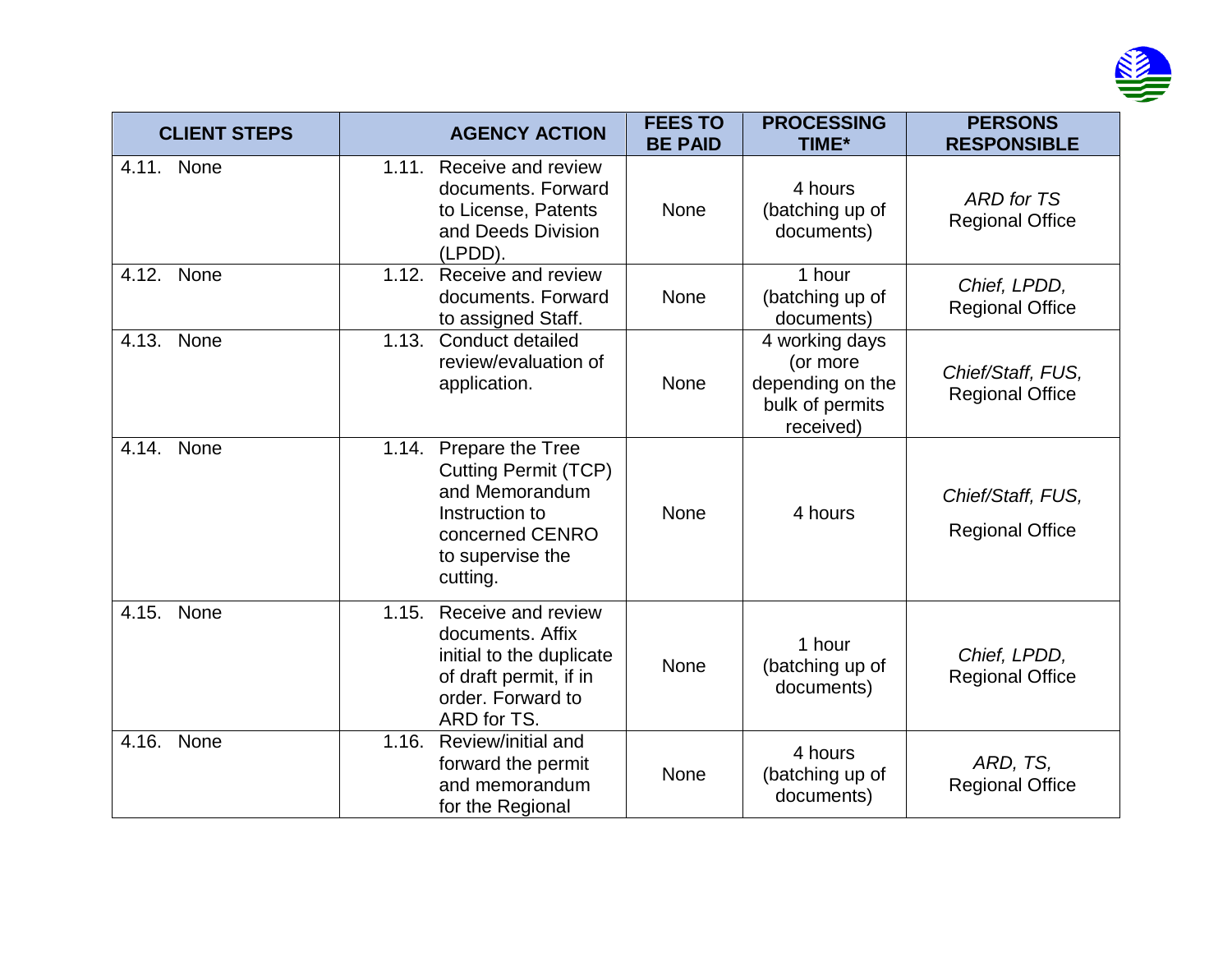

|                                      | <b>Executive Director</b><br>(RED)'s signature                                                                                                                   |             |                                                |                                                           |
|--------------------------------------|------------------------------------------------------------------------------------------------------------------------------------------------------------------|-------------|------------------------------------------------|-----------------------------------------------------------|
| None<br>4.17.                        | Sign/approve the<br>1.17.<br>permit and<br>memorandum<br>instruction                                                                                             | <b>None</b> | 1 working day<br>(batching up of<br>documents) | RED,<br><b>Regional Office</b>                            |
| 4.18.<br>None                        | Record and release<br>1.18.<br>approved S/PLTP to<br>applicant, copy<br>furnished to PENRO<br>and CENRO. Copy<br>of S/PLTP may be<br>forwarded through<br>email. | <b>None</b> | 30 min.                                        | Receiving/Releasing<br>Clerk<br><b>RO Records Section</b> |
| 2. Receive the approved<br>S/PLTP*** |                                                                                                                                                                  | <b>None</b> |                                                |                                                           |

| <b>CENRO SUB-TOTAL</b>              | Php 86.00                                                                                                         | 19 days, 4 hrs & 50 mins                                                                                                      |
|-------------------------------------|-------------------------------------------------------------------------------------------------------------------|-------------------------------------------------------------------------------------------------------------------------------|
| <b>PENRO SUB-TOTAL</b>              | <b>None</b>                                                                                                       | 4 days & 5 hrs<br>6 days & 5 hrs (for relatively remote areas)                                                                |
| <b>IMPLEMENTING PENRO SUB-TOTAL</b> | Php 86.00                                                                                                         | 24 days, 1 hr & 50 mins<br>26 days, 1 hr & 50 mins (for relatively<br>remote areas)                                           |
| <b>REGIONAL OFFICE SUB-TOTAL</b>    | <b>None</b>                                                                                                       | 3 days & 2 hours                                                                                                              |
| <b>TOTAL</b>                        | Php 50.00/<br>certification<br><b>Certification</b><br><b>Fee</b><br>Php 36.00/<br>application<br><b>Oath Fee</b> | 32 days, 4 hrs & 20 mins (for relatively<br>non-remote areas) to<br>34 days, 4 hrs & 20 mins (for relatively<br>remote areas) |